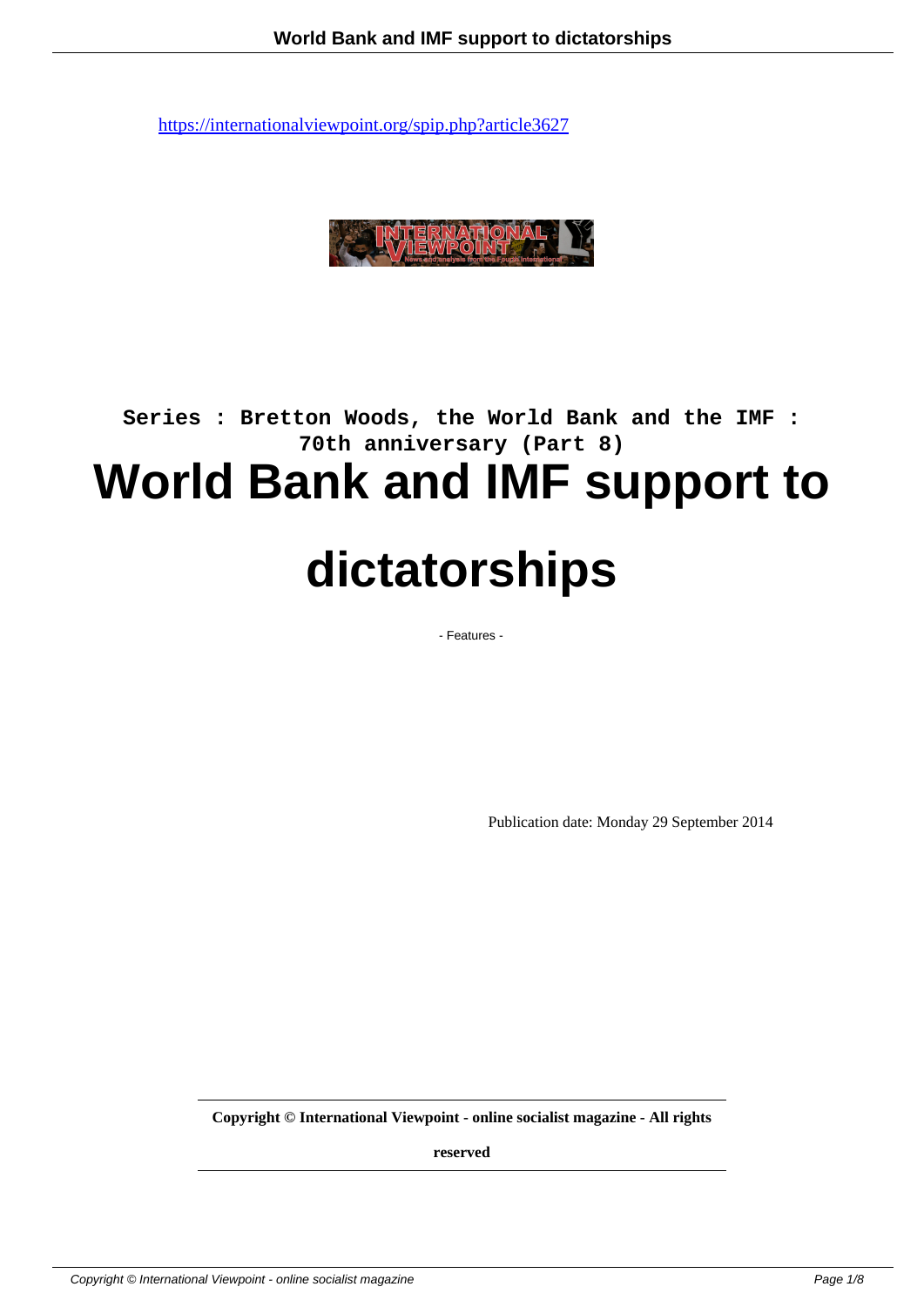**After the Second World War, in a growing number of Third World countries, policies diverged from those of the former colonial powers. This trend encountered firm opposition from the governments of the major industrialised capitalist countries whose influence held sway with the World Bank (WB) and the IMF. WB projects have a strong political content: to curtail the development of movements challenging the domination/rule of major capitalist powers. The prohibition against taking "political" and "non-economic" considerations into account in WB operations, one of the most important provisions of its charter, is systematically circumvented. The political bias of the Bretton Woods institutions is shown by their financial support to dictatorships ruling in Chile, Brazil, Nicaragua, Congo-Kinshasa and Romania.**

## **Anti-colonial and Anti-imperialist movements in the Third World**

After 1955, the spirit of the Bandung Conference (Indonesia) [1] spread a mighty wind across much of the planet. It followed in the wake of the French defeat in Vietnam (1954) and preceded Nasser's nationalisation of the Suez Canal. Then came the Cuban (1959) and Algerian (1954-1962) revolutions and the renewed Vietnamese liberation struggle. In more and more Third World countries, policies implemented were a rejection of the former colonial powers. This often meant import substitution and the develop[me](#nb1)nt of policies turned towards the internal market. This approach met with firm opposition from the governments of the major industrialised capitalist countries, who held sway at the WB and the IMF. A wave of bourgeois nationalist regimes carrying out populist policies (Nasser in Egypt, Nehru in India, Peron in Argentina, Goulart in Brazil, Sukarno in Indonesia, N'Krumah in Ghana...) and outright socialist regimes (Cuba, People's Republic of China) appeared on the scene. In this context, WB projects have an underlying political purpose: to thwart the development of movements challenging domination by major capitalist powers.

## **World Bank intervention powers in national economies**

As early as the 1950s, the WB established a network of influence that was to serve it greatly in later years. In the Third World, the WB sought to create demand for its services. The influence it enjoys nowadays is to a large extent the outcome of the networks of agencies it built up in States that became its clients and, by so doing, its debtors. The WB exercises a real policy of influence to support its network of loans.

 From the 1950s onward, one of the primary goals of WB policy was "institution building". This most often meant setting up para-governmental agencies based in the WB's client countries. [2] Such agencies were expressly founded as relatively financially independent entities with respect to their own governments and outside the control of local political institutions, including national parliaments. They became natural relays for the WB and owed it a great deal, including their very existence. And in some cases, their funding.

Establishing such agencies was one of the WB's primary strategies to get a [fo](#nb2)othold in the political economies of Third World countries.

These agencies, operating according to their own rules (often developed on the basis of WB suggestions) staffed with WB-backed technocrats, were used to create a stable and trustworthy source for the WB's needs: "viable" loan proposals. They also provided the WB parallel power bases through which it succeeded in transforming national economies, and entire societies, without going through the bother of democratic control and open debates. In 1956, the WB founded the Economic Development Institute with significant backing from the Ford and Rockefeller Foundations. The Institute offered six-month training courses to official delegates from member countries "Between 1957 and 1971, more than 1300 officials had passed through EDI, a number of them already having risen to the position of prime minister or minister of planning or finance in their respective countries". [3]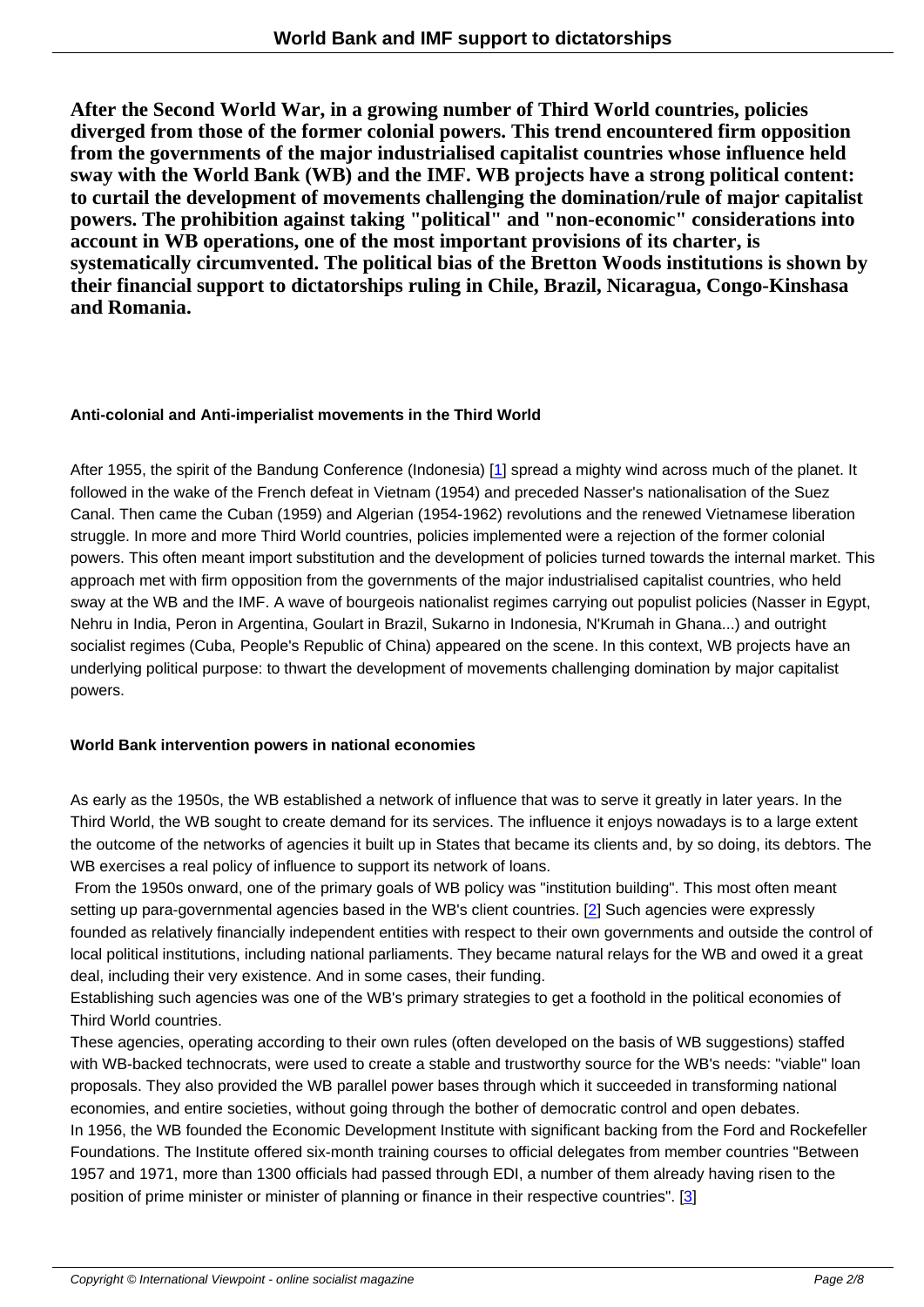This policy had disturbing implications. The New-York based International Legal Center (ILC) study of WB policy in Colombia from 1949 to 1972 concluded that the independent agencies founded by the WB had a profound impact on the political structure and social development of the entire region, undermining the political party system and minimising the role of the legislative and judicial branches.

 From the 1960s on, the WB has certainly found singular and novel means of continual involvement in the internal affairs of borrower countries. And yet, the WB vigorously denies that such involvement is political. It insists on the contrary that its policies are unrelated to power structures and that political and economic matters are separate spheres.

## **How political and geopolitical considerations influence WB lending policy**

Article IV section 10 stipulates: "The WB and its officers shall not interfere in the political affairs of any member; nor shall they be influenced in their decisions by the political character of the member or members concerned. Only economic considerations shall be relevant to their decisions, and these considerations shall be weighed impartially in order to achieve the purposes (set by the WB) stated in Article I."

 Nevertheless, the WB has found many systematic means of getting round the prohibition on taking "political" and "non-economic" considerations into account in its operations, one of the primary stipulations of its charter. From its very beginnings, the WB refused loans to post-liberation France as long as there were Communists in the government. The day after they left the government in May 1947, the loan France had requested, blocked until then, was granted.  $[4]$ 

The WB has repeatedly contravened article IV of its own statutes. In truth, the WB has made many choices based on political consi[de](#nb4)rations. The quality of governments' economic policies is not the determining element in its choices. The WB has often lent money to the authorities in countries despite the dismal quality of their economic policies and a great deal of corruption: Indonesia and Zaire are two cases in point. Specifically, WB choices relative to countries that play a major political role in the eyes of its major shareholders are regularly linked to these shareholders' interests and outlooks, starting with the United States.

From 1947 to the collapse of the Soviet bloc [5], WB and IMF decisions were determined in large part by the following criteria:

- avoid shoring up self-reliant models;
- provide funding to large-scale projects (WB) or policies (IMF) enabling the major industrialised countries to increase exports;
- refuse to help regimes seen as a threat by the United States government or other important shareholders;
- attempt to modify the policies of certain governments in the so-called socialist countries so as to weaken the cohesion of the Soviet bloc. This is why support was granted to Yugoslavia, which had dropped out of the Moscow-dominated bloc from 1948, or to Romania from the 1970s at the time when Ceaucescu was attempting to distance himself from the Comecon and the Warsaw Pact;
- support strategic allies of the Western capitalist bloc and in particular of the US, (i.e.: Indonesia from 1965 to the present day, Mobutu's Zaire, the Philippines under Marcos, Brazil under the dictators after the 1964 coup, dictator Somoza's Nicaragua, Apartheid South Africa);
- attempt to avoid or to limit as far as possible, closer links between Third World countries and the Soviet bloc or China: for example, by distancing the USSR from India and Sukarno-era Indonesia.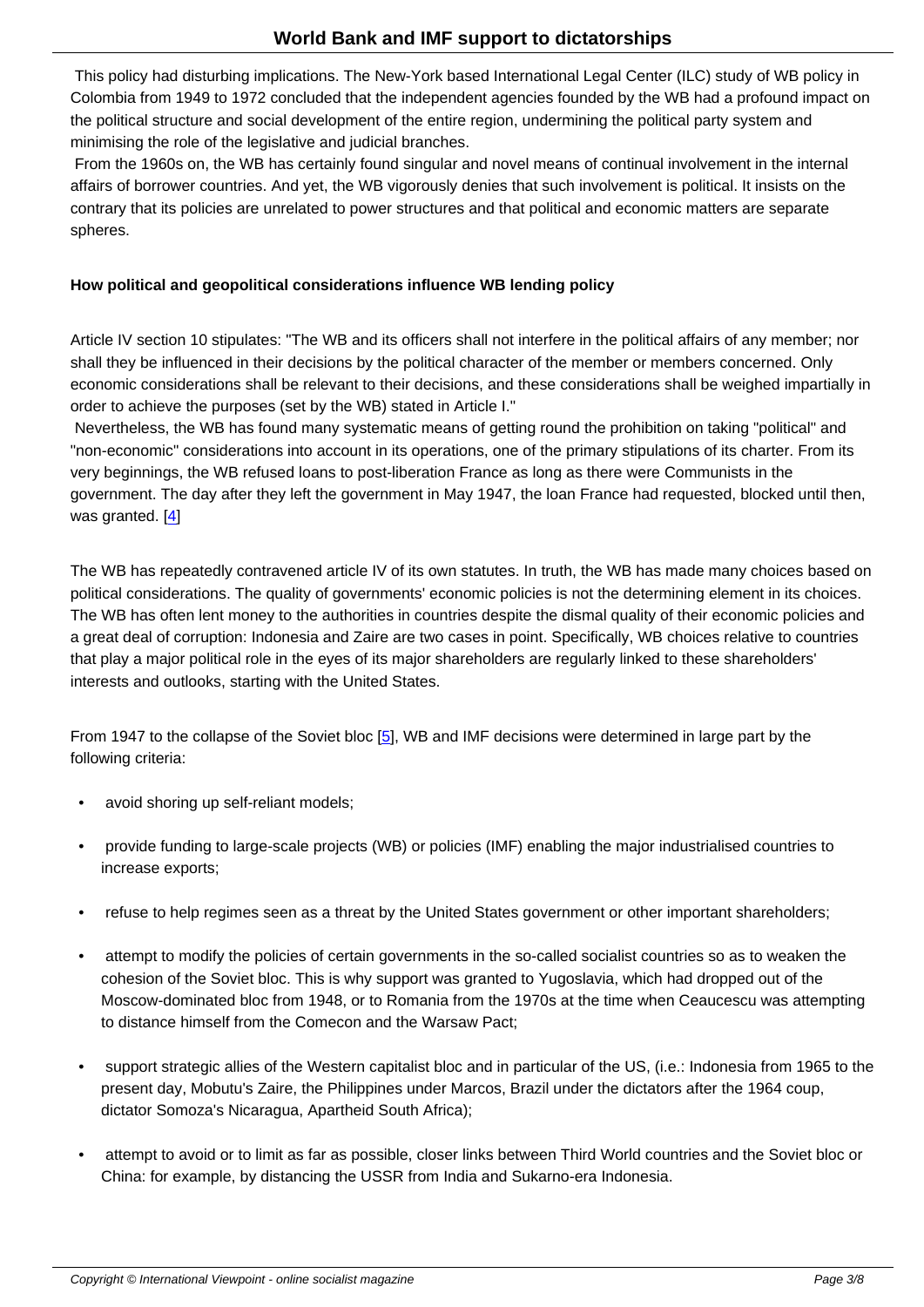y out this policy, the WD and the IMF have generalised a tactic. greater hexibility towards right-wing governments (less demanding in terms of austerity measures) facing a strong left opposition than to left-wing governments facing strong opposition from the right. Concretely, that means the IFI are more demanding and make life more difficult for left-wing governments to weaken them and ease the right's path to power. According to the same logic, the IFI have made fewer demands on right-wing governments facing a left-wing opposition to avoid weakening them and preventing the left from coming to power. Monetarist orthodoxy has variable geometrics: the variations depend on many political and geopolitical factors.

Some concrete cases - Chile, Brazil, Nicaragua, Zaire and Romania - provide cases in point: these are choices by both the WB and the IMF since these choices are determined, overall, by the same considerations and subject to the same influences.

The IMF and WB did not hesitate to support dictatorships when they (and other major capitalist powers) found it opportune. The author of the Human Development Report published by UNDP (1994 edition) says so in black and white: "But rhetoric is running far ahead of reality, as a comparison of the per capita ODA received by democratic and authoritarian regimes shows. Indeed, for the United States in the 1980s, the relationship between aid and human rights has been perverse. Multilateral donors also seem not to have been bothered by such considerations. They seem to prefer martial law regimes, quietly assuming that such regimes will promote political stability and improve economic management. After Bangladesh and the Philippines lifted martial law, their shares in the total loans given by the WB declined". [6]

## **IFI political bias: examples of financial support to dictatorships**

## **Support to General Augusto Pinochet's dictatorship in Chile**

#### **Graph 1. CHILE: The multilateral disbursements**

[https://internationalviewpoint.org/IMG/jpg/London\_demo.jpg]

Under Allende's democratically elected government (1970-1973), Chile received no WB loans. Under the Pinochet government, after the 1973 military coup, the country suddenly became credible. And yet, no WB or IMF leader could fail to be aware of the deeply authoritarian and dictatorial nature of the Pinochet regime. The link between lending policies and the geopolitical context is blatant in this case.

Chile, under the democratically elected government of Salvador Allende (1970 -1973), did not receive any loans from the WB but under Pinochet, after the military coup of 1973, the country suddenly became credible. And yet, no leader of WB or IMF was unaware of the deeply authoritarian and dictatorial character of the Pinochet regime, which everybody said criminal. The link between the politics of loan and the geopolitical context is obvious in this case. One of McNamara's principal assistants, Mahbub ul Haq, drafted in a memorandum, in 1976, a very critical note entitled "The WB's mistakes in Chile" [7] with a view to modifying the orientation of the WB. It reads: "We failed to support the basic objectives of the Allende regime, either in our reports or publicly". McNamara decided to ignore it. [8] Mahbub ul Haq tried, unsuccessfully, to persuade the management of the WB to suspend loans to Pinochet until such time as it should be "reasonably satisfied that Pinochet's government is not merely restoring the unstable elitist economic society". He adds t[ha](#nb7)t Pinochet's policies have "worsened the country's distribution of income". [9]

## **Support for the Brazilian military junta after the overthrow of President Joao Goulart**

## **Graph 2. BRAZIL: The World Bank disbursements**

[https://internationalviewpoint.org/IMG/jpg/Frankfurt\_demoDSC\_1275.jpg]

President Joao Goulart's democratic government was overthrown by the military in April 1964. WB and IMF loans,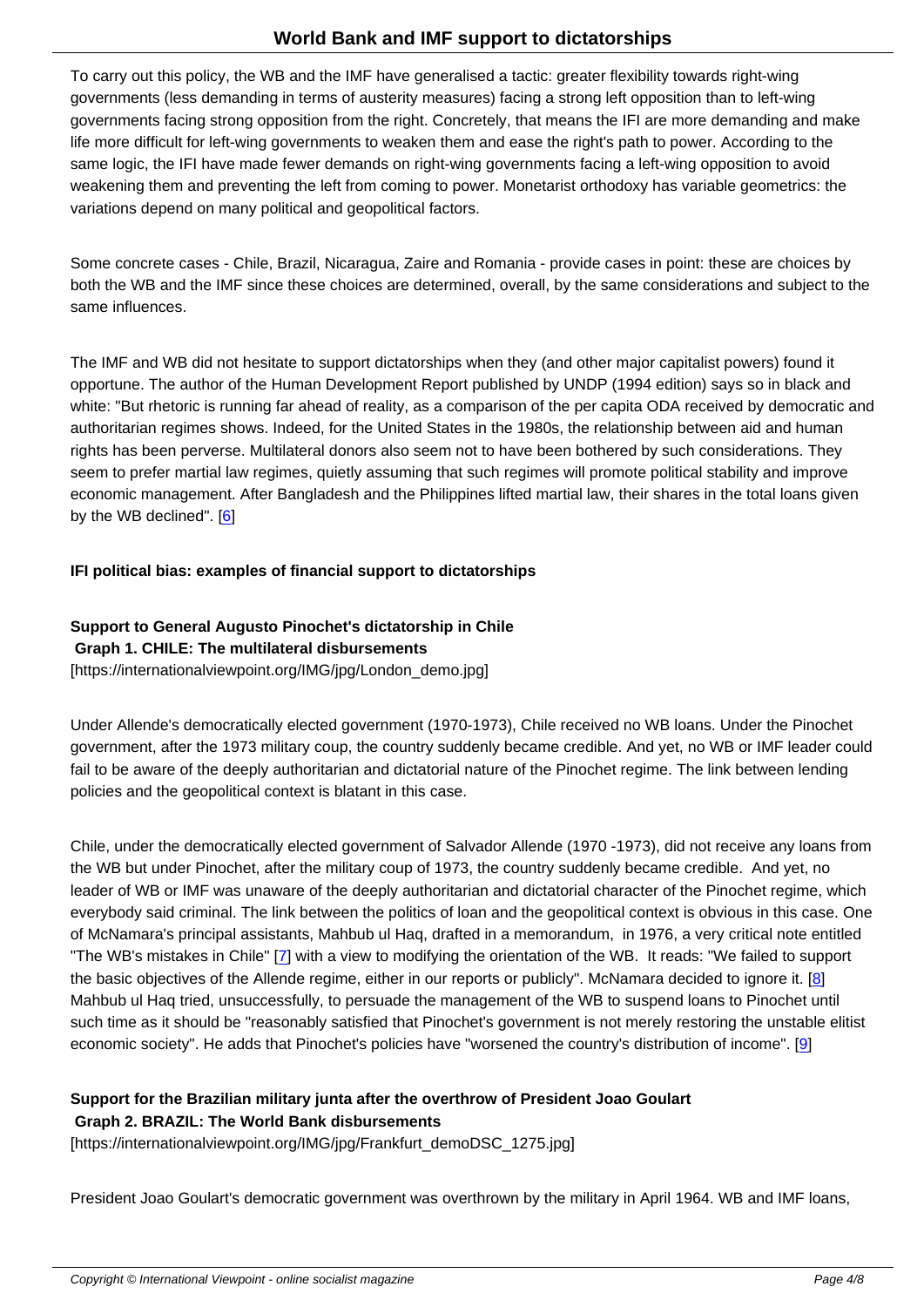A brief timeline: in 1958, Brazilian president Kubitschek was about to undertake negotiations with the IMF to gain access to a loan of 300 million dollars from the United State[s. I](#nb10)n the end, Kubitschek refused the IMF-imposed conditions and did without the US loan. This earned him wide popularity.

His successor, Goulart, announced that he would implement a radical land reform programme and proceed to nationalise petroleum refineries: he was overthrown by the military. The United States recognised the new military regime one day after the coup. Not long afterwards, the WB and IMF resumed their suspended lending policy. As for the military, they rescinded the economic measures the United States and the IMF had criticised. Note that the International Financial Institutions were of the view that the military regime was taking sound economic measures. [ 11] Yet, the GDP fell 7% in 1965 and thousands of firms declared bankruptcy. The regime organised harsh repression, outlawed strikes, caused a dramatic drop in real wages, and eliminated direct ballot voting, disbanded trade unions and made systematic use of torture.

After his first trip in May 1968, McNamara visited Brazil regularly and made a point of meeting the military rulers. The WB's public reports systematically praised the policies of the dictatorship in reducing inequalities. [12] However, inside the WB, the discussions took a bitter turn. When Bernard Chadenet, Vice-President of Project at the WB, declared that the WB's image would suffer due to its support of the repressive government of Brazil, McNamara recognized that there was a tremendous amount of repression but he added that it "is not necessarily a great deal different from what it had been under previous governments, and it did not seem to be a lot worse [tha](#nb12)n in some other member countries of the WB. Is Brazil worse than Thailand?" [13] Some days later, Mc Namara added that "No viable alternative to the Government by generals seemed open". [14] The WB was well aware that inequalities would not diminish and that its loans in the agricultural sector would reinforce the big landowners. Nevertheless, it decided to maintain the loans because it absolutely wanted to get the government under its influence. Now, at this juncture, the WB ran into a patent failure: the military regime proved ext[rem](#nb13)ely wary of the WB's desire to strengthen its presence. Finally, at the end of the 70s, they took advantage of a [pr](#nb14)ofusion of loans from international private bankers granted at a lower rate of interest than that of the WB.

## **After supporting Anastasio Somoza's dictatorship, the WB called off its loans after the Sandinista, Daniel Ortega, was elected as president of Nicaragua.**

## **Graph 3. NICARAGUA: The World Bank disbursements**

[https://internationalviewpoint.org/IMG/jpg/Frankfurt\_demoDSC\_1275-2.jpg]

The Somoza clan had held power since the 1930s thanks to United States military intervention. On 19 July 1979, a powerful popular movement overthrew the dictatorship and dictator Anastasio Somoza was forced to flee. The Somoza family had a stranglehold on a huge proportion of the country's wealth and encouraged the implantation of large foreign firms, especially from the US. The people hated them. The WB had showered loans on Anastasio Somoza's dictatorship. After the dictatorship fell, an alliance government brought together the traditional democratic opposition (led by top businessmen) and the Sandinista revolutionaries. The latter made no secret of their sympathy for Cuba nor their desire to undertake certain economic reforms (land reform, nationalisation of certain foreign firms, confiscation of Somoza clan landholdings, a literacy programme...). Washington had supported Anastasio Somoza to the bitter end but feared that the new government might spread communism in Central America. The Carter administration, in office when the dictatorship was overthrown, did not immediately take an aggressive stance. But things changed overnight when Ronald Reagan moved into the White House. In 1981, he announced his commitment to bring down the Sandinistas. He provided financial and military backing to a rebellion by former members of the National Guard ("Contrarevolucionarios" or "Contras"). The US Air Force mined several Nicaraguan ports. Faced with such hostility, the Sandinista majority government opted for more radical policies. During the 1984 elections, the first democratic ones in half a century, the Sandinista Daniel Ortega was elected president with 67% of the ballot. The following year, the United States called a trade embargo against Nicaragua, isolating the country in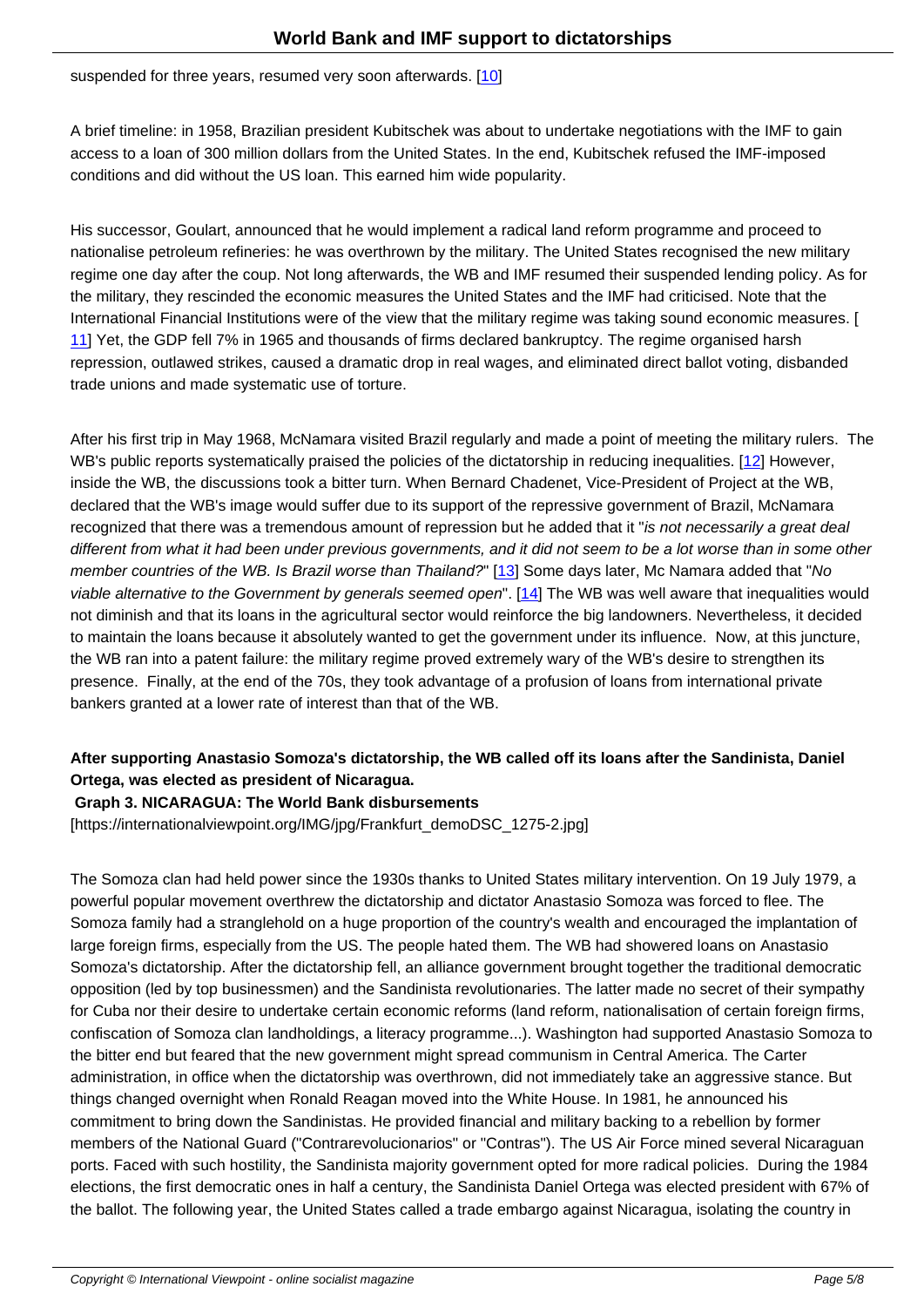relation to foreign investors. The WB had halted its loans from the time of the Sandinista presidential election victory. The Sandinistas actively urged the WB to resume its loans. [15] They were even ready to accept a draconian structural adjustment plan. The WB decided not to follow up on this and did not resume the loans until the Sandinista electoral defeat in February 1990, when Violeta Barrios de Chamorro, the US-backed conservative candidate, won the vote.

## **Support to the Mobutu dictatorship Graph 4. CONGO-KINSHASA (ZAIRE UNDER MOBUTU): The World Bank disbursements**

[https://internationalviewpoint.org/IMG/jpg/Swiss\_demoIMG\_6228.jpg]

As early as 1962, a report by the United Nations Secretary-General revealed that Mobutu had looted several million dollars, earmarked to finance his country's troops. In 1982, a senior IMF official, Erwin Blumenthal, a German banker and an ex-governor of the Bundesbank, wrote a damning report on Mobutu's administration of Zaire. Blumenthal warned the foreign lenders not to expect repayment as long as Mobutu remained in power. Between 1965 and 1981, the Zairean government borrowed approximately 5 billion dollars abroad and between 1976 and 1981, its foreign debt was subject to four Paris Club rescheduling measures amounting to 2.25 billion dollars in all.

Mobutu's gross economic mismanagement and systematic misappropriation of a portion of the loans did not result in the IMF and WB halting aid to his dictatorial regime. It is striking to observe, that after the Blumenthal report was submitted, WB payouts actually increased [16] (as did IMF payouts but they are not shown on the graph). It is clear that sound economic management criteria are not the deciding factor in WB and IMF decisions. Mobutu's regime was a strategic ally of the United States and other influential powers in the Bretton Woods institutions (including France and Belgium) during the Cold War. After 1989-91, with the fall of the Berlin Wall followed soon after by the implosion of the Soviet Union, Mobutu's regime was [no l](#nb16)onger worthy of interest. Moreover, in many African countries, including Zaire, national conferences were making democratic demands. WB loans started to dry up, and ceased completely in the mid-1990s.

## **WB support to the Ceaucescu dictatorship in Romania Graph 5. ROMANIA: The World Bank disbursements**

In 1947, Romania was brought into the Soviet bloc. In 1972, Romania was the first Soviet satellite country to join the WB.

Since 1965, Ceaucescu had been Secretary-General of the ruling Communist Party. In 1968, he criticised the USSR's invasion of Czechoslovakia. Romanian troops did not take part in the Warsaw Pact operation. This distancing from Moscow clearly made up Washington's mind to contemplate closer ties with the Romanian regime, through the WB.

 As early is 1973, the WB undertook negotiations with Bucharest to determine a loan policy; very soon this reached a very appreciable level. In 1980, Romania became the eighth most important WB borrower. WB historian Aart van de Laar tells a significant anecdote from 1973. Early that year, he attended a meeting of the WB directors, with the beginning of loan grants to Romania on the agenda. Certain directors were sceptical of the lack of thorough studies on Romania, but Robert McNamara declared he had great trust in the financial morality of socialist countries in terms of debt reimbursement. The story goes that one of the WB Vice-Presidents attending piped up to ask whether Allende's Chile had perhaps not yet become socialist enough. [17] This met with McNamara's stony silence.

WB choices did not depend on reliable economic criteria. First, while the WB has regularly refused loans to countries that had failed to repay old sovereign debts, it began lending to [Ro](#nb17)mania although the latter had not settled disputes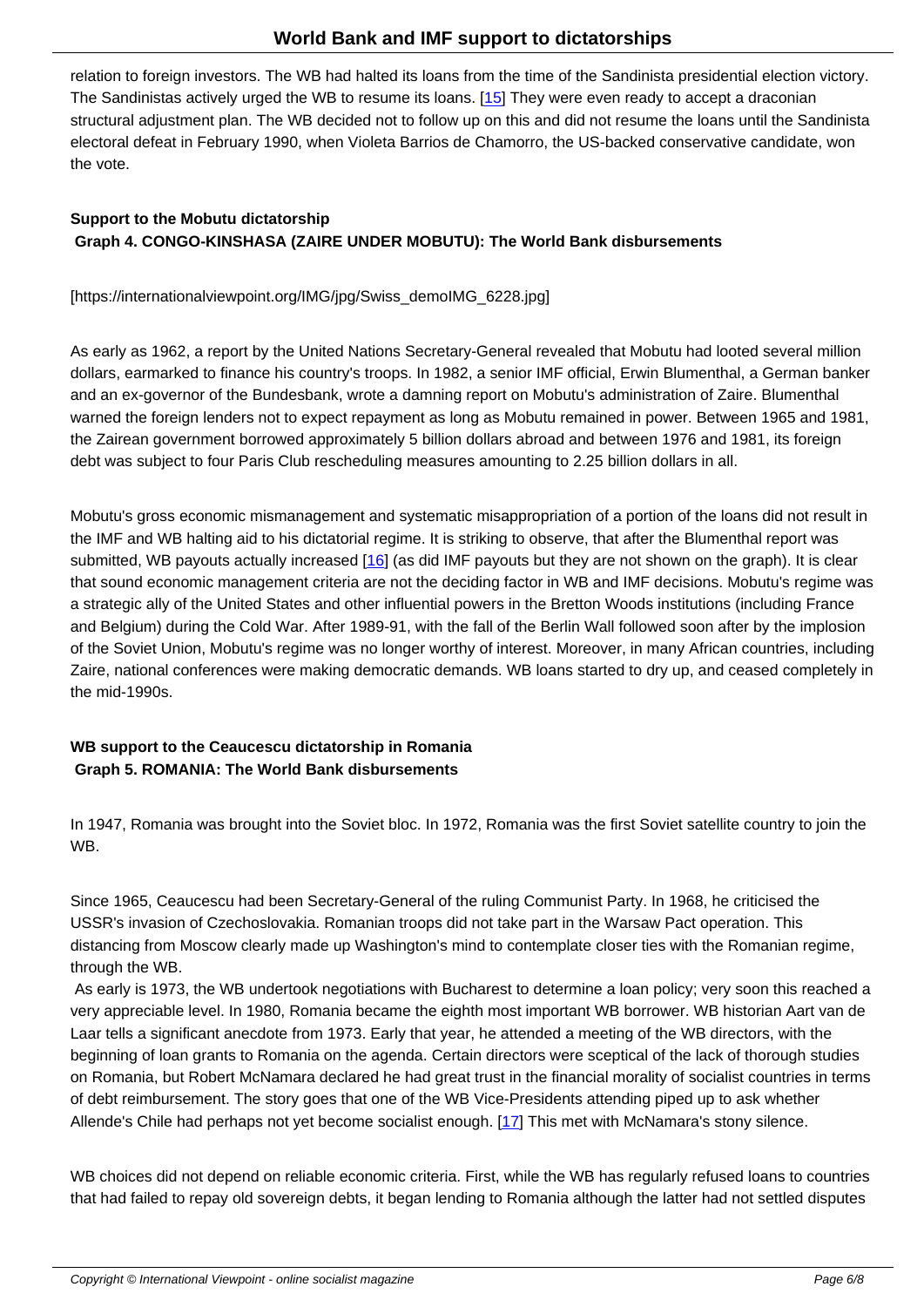over outstanding debts. Secondly, most of Romania's economic exchanges took place within the Comecon in non-convertible currency. How could the country reimburse debts in hard currency? Thirdly, from the outset Romania refused to hand over the economic data the WB required. Political considerations were obviously the reason for the WB developing close relations with Romania. The lack of internal democracy and systematic police repression were no greater a stumbling block for the WB in this case than in others.

Romania became one of the WB's biggest clients and the latter financed large-scale projects (open-face coal mines, thermal electric generators) whose negative impact in environmental terms was patently obvious. To operate the open-face coal mines, the Romanian authorities displaced former farming communities. In another field, the WB supported the population planning policy whose aim was a higher birth rate.

In 1982, when the debt crisis came to the fore internationally, the Romanian regime decided to impose shock therapy on its people. Romania slashed its imports to the bone to come up with the surplus in hard currency to pay off its foreign debt as soon as possible. "Romania was, in a sense, a "model" debtor, at least from the creditors' point of view" [18] .

## **Conclusion**

Contrary to section 10 of article 4 of the World Bank charter, the latter and the IMF have systematically lent to States in order to influence their policies. The examples given in this study show that the political and strategic interests of the major capitalist powers are determining factors. Regimes with the backing of major capitalist powers have received financial aid even though their economic policies did not meet official International Financial Institution (IFI) criteria or they failed to respect human rights. Furthermore, regimes seen as hostile to the major powers were deprived of IFI loans on the pretext that they were failing to respect the economic criteria set by these institutions. These policies of the Bretton Woods institutions, far from being abandoned at the end of the Cold War, continue to the present day. They have supported Mohammed Suharto's Indonesia until his fall in 1998, Idriss Deby's Chad until the present day, Tunisia under Ben Ali until he was deposed in 2011, Egypt under Mubarak until he was ousted in 2011 and now under Marshal Al-Sissi...

Translated by Marie Lagatta and Sushovan Dhar in collaboration with Vicki Briault.

## **Cadtm**

[1] Indonesian president Sukarno called the Bandung Conference in 1955, launching the non-aligned movement. Sukarno, Tito and Nehru were leaders who gave a voice to Third World hopes to overcome the old colonial system of rule. Here is an excerpt from Sukarno's speech at the conference opening: "We are often told "Colonialism is dead." Let us not be deceived or even soothed by that. 1 say to you, colonialism is not yet dead. How can we say it is dead, so long as vast areas of Asia and Africa are unfree. (...). Colonialism has also its modern dress, in the form of [ec](#nh1)onomic control, intellectual control, actual physical control by a small but alien community within a nation. It is a skilful and determined enemy, and it appears in many guises. It does not give up its loot easily. Wherever, whenever and however it appears, colonialism is an evil thing, and one which must be eradicated from the earth". (Source: Africa-Asia speaks from Bandung, (Djakarta, Indonesian Ministry of Foreign Affairs, 1955, p.19-29 ).

[2] Bruce Rich quotes as examples of agencies founded through the World Bank: in Thailand, Industrial Finance Corporation of Thailand (IFCT), Thai Board of Investment (BOI), the National Economic and Social Development Board (NESDB) and the Electrical Generating Authority of Thailand (EGAT) ; in India, National Thermal Power Corporation (NPTC), Northern Coal Limited (NCL). (see Bruce Rich, p.13 and 41).

[[3](#nh2)] Rich, op. cit. p. 76. Also see: STERN Nicholas and FERREIRA Francisco. 1997. " The World Bank as âEurosÜintellectual actor' " in Kapur, Devesh, Lewis, John P., Webb, Richard. 1997. The World Bank, Its First Half-Century, Volume 2, p.583-585.